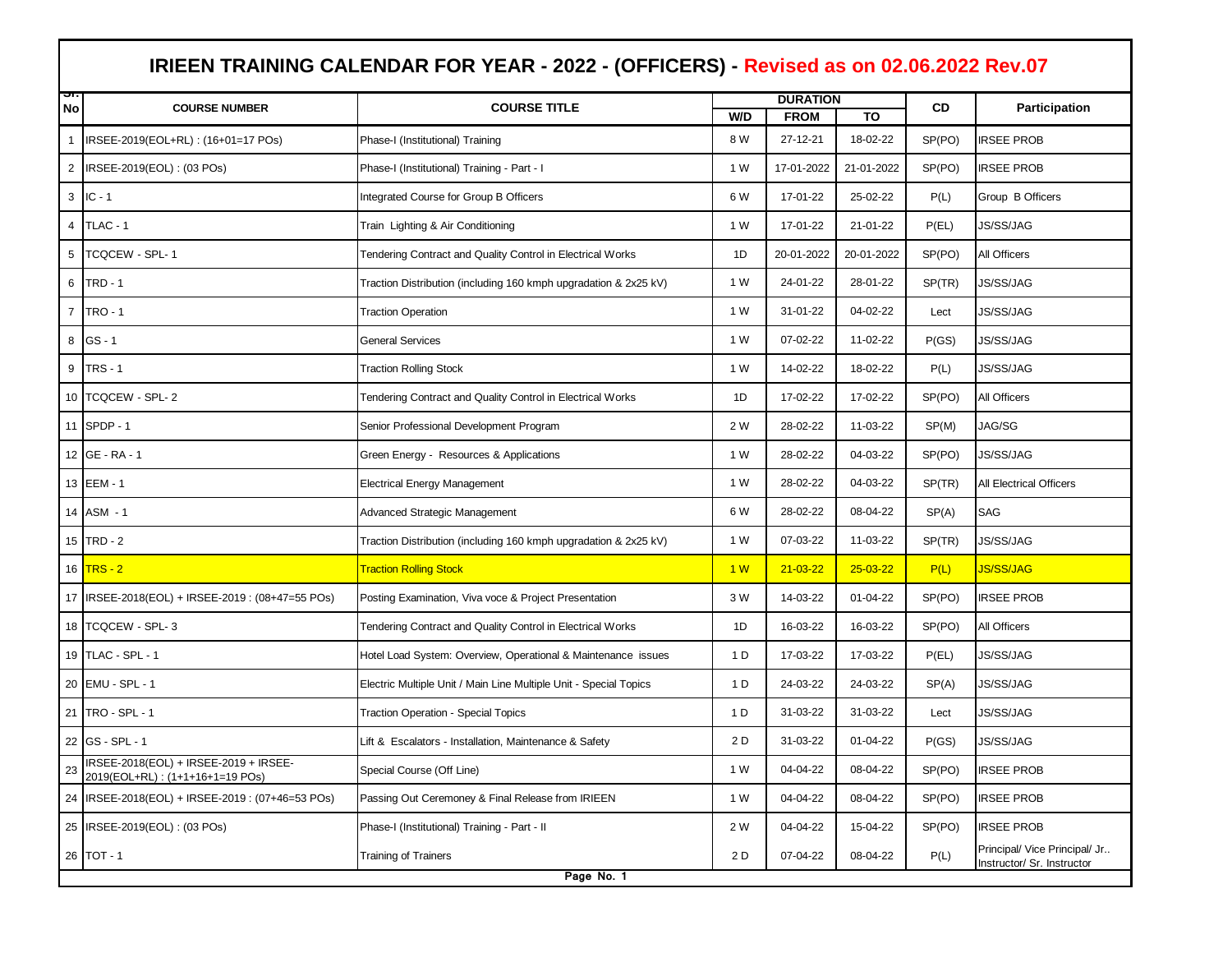|    |                                                    |                                                                        | <b>DURATION</b> |                |                |        |                                |
|----|----------------------------------------------------|------------------------------------------------------------------------|-----------------|----------------|----------------|--------|--------------------------------|
| No | <b>COURSE NUMBER</b>                               | <b>COURSE TITLE</b>                                                    | W/D             | <b>FROM</b>    | TO             | CD     | Participation                  |
|    | 27 IC - 2                                          | Integrated Course for Group-B Officers.                                | 6 W             | 11-04-22       | 20-05-22       | P(L)   | Group B Officers               |
|    | 28 TLAC - SPL - 2                                  | Fire incidents in Coaches and Power Cars: Case Studies and Learnings   | 1 <sub>D</sub>  | $21 - 04 - 22$ | $21 - 04 - 22$ | P(EL)  | <b>JS/SS/JAG</b>               |
|    | 29 TCQCEW - SPL- 4                                 | Tendering Contract and Quality Control in Electrical Works             | 1D              | 13-04-22       | 13-04-22       | SP(PO) | All Officers                   |
|    | 30 TRD - 3                                         | Traction Distribution (including 160 kmph upgradation & 2x25kV)        | 1 W             | 18-04-22       | 22-04-22       | SP(TR) | JS/SS/JAG                      |
|    | 31 IRSEE-2019(EOL+RL): (19+01=20 POs)              | Phase-II (Institutional) Training                                      | 6 W             | 18-04-22       | 27-05-22       | SP(PO) | <b>IRSEE PROB</b>              |
|    | 32 GE - RA - 2                                     | Green Energy - Resources & Applications                                | 1 W             | 25-04-22       | 29-04-22       | SP(PO) | JS/SS/JAG                      |
|    | 33 TRS - SPL - 1                                   | <b>Traction Rolling Stock - Special Topics</b>                         | 1 D             | 28-04-22       | 28-04-22       | P(L)   | JS/SS/JAG                      |
|    | 34 TARE - 1                                        | <b>Technical Advances in Railway Electrification</b>                   | 6 W             | $02 - 05 - 22$ | 10-06-22       | SP(A)  | <b>SAG</b>                     |
|    | 35 TRO - 2                                         | <b>Traction Operation</b>                                              | 1 W             | 09-05-22       | 13-05-22       | Lect   | JS/SS/JAG                      |
|    | 36 TCQCEW - SPL-5                                  | <b>Tendering Contract and Quality Control in Electrical Works</b>      | 1D              | $11 - 05 - 22$ | $11 - 05 - 22$ | SP(PO) | <b>Alll Officers</b>           |
|    | 37 GS - SPL - 2                                    | Earthing, LV Safety & Accident Prevention (along with case studies)    | 2 D             | 12-05-22       | 13-05-22       | P(GS)  | <b>JS/SS/JAG</b>               |
|    | 38 GE - SPL - 1                                    | Green Energy - Special Topics                                          | 2 D             | 17-05-22       | 18-05-22       | SP(PO) | JS/SS/JAG                      |
|    | 39 EEM - 2                                         | <b>Electrical Energy Management</b>                                    | 1 W             | 23-05-22       | 27-05-22       | SP(TR) | All Electrical Officers        |
|    | $40$ $ASM - 3$                                     | <b>Advanced Stratagic Management,</b>                                  | 6 W             | $23 - 05 - 22$ | $01 - 07 - 22$ | SP(A)  | <b>SAG</b>                     |
|    | 41 TRD - 4                                         | Traction Distribution (including 160 kmph upgradation & 2x25kV)        | 1 W             | 30-05-22       | 03-06-22       | SP(TR) | JS/SS/JAG                      |
|    | 42   IRSEE-2018(EOL) + IRSEE-2019 : (01+01=02 POs) | Final Release to Zonal Railways from IRIEEN                            | 1 W             | 30-05-2022     | 06-03-22       | SP(PO) | <b>IRSEE PROB</b>              |
|    | 43 TLAC - SPL - 3                                  | LHB Power Cars: Safety systems and their Management                    | 1 D             | 02-06-22       | 02-06-22       | P(EL)  | JS/SS/JAG                      |
|    | 44 TRS - 3                                         | <b>Traction Rolling Stock</b>                                          | 1 W             | 06-06-22       | 10-06-22       | P(L)   | JS/SS/JAG                      |
|    | 45 EMU - 1                                         | Electric Multiple Unit / Main Line Electric Multiple Unit              | 1 W             | 13-06-22       | 17-06-22       | SP(A)  | JS/SS/JAG                      |
|    | 46 E&B- 2 x 25 KV - 1                              | One day online course on Earthing & bonding for 2x25kV Traction System | 1 <sub>D</sub>  | 14-06-22       | 14-06-22       | SP(TR) | <b>All Officers</b>            |
|    | 47   TCQCEW - SPL- 6                               | Tendering Contract and Quality Control in Electrical Works             | 1D              | 15-06-22       | 15-06-22       | SP(PO) | All Officers                   |
|    | 48 GS - SPL - 3                                    | Pumps - Installation, Maintenance & Automation                         | 1 D             | 16-06-22       | 16-06-22       | P(GS)  | JS/SS/JAG                      |
|    | 49 GE - RA - 3                                     | Green Energy - Resources & Applications                                | 1 W             | 20-06-22       | 24-06-22       | SP(PO) | JS/SS/JAG                      |
|    | 50 RWIDI - 1                                       | Rail Wheel Interaction and Derailment Investigation                    | 3D              | $21 - 06 - 22$ | 23-06-22       | SP(A)  | <b>All Electrical Officers</b> |
|    | 51 EEM - SPL - 1                                   | Electrical Energy Management - Special Topics                          | 2 D             | 23-06-22       | 24-06-22       | SP(TR) | All Electrical Officers        |
|    | 52 SPDP - 2                                        | Senior Professional Development Program                                | 2 W             | 27-06-22       | 08-07-22       | SP(M)  | JAG/SG                         |
|    | 53 CATP - 1                                        | Appreciation Course for Probationers of Other Services                 | 1 W             | 11-07-22       | 15-07-22       | SP(PO) | Probationers of Other Services |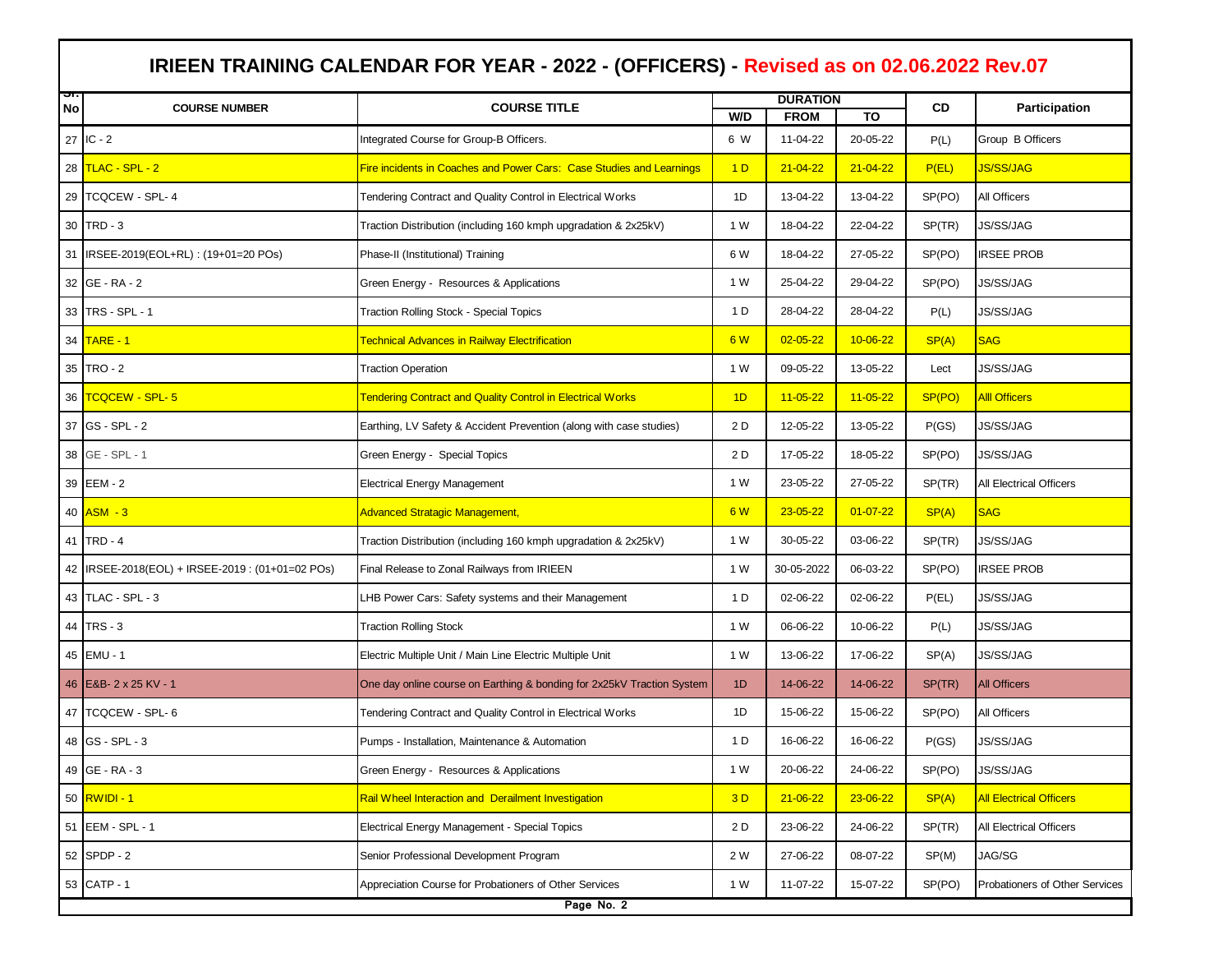|    | IRIEEN TRAINING CALENDAR FOR YEAR - 2022 - (OFFICERS) - Revised as on 02.06.2022 Rev.07 |                                                                    |                 |             |            |        |                                                           |  |
|----|-----------------------------------------------------------------------------------------|--------------------------------------------------------------------|-----------------|-------------|------------|--------|-----------------------------------------------------------|--|
| ज  |                                                                                         |                                                                    | <b>DURATION</b> |             |            |        |                                                           |  |
| No | <b>COURSE NUMBER</b>                                                                    | <b>COURSE TITLE</b>                                                | W/D             | <b>FROM</b> | <b>TO</b>  | CD     | <b>Participation</b>                                      |  |
|    | 54 TRO - SPL - 2                                                                        | Traction Operation - Special Topics                                | 1 D             | 14-07-22    | 14-07-22   | Lect   | <b>JS/SS/JAG</b>                                          |  |
|    | 55 TLAC - SPL - 4                                                                       | Hotel Load System: Overview, Operational & Maintenance issues      | 1 D             | 14-07-22    | 14-07-22   | P(EL)  | JS/SS/JAG                                                 |  |
|    | $56$ GS - 2                                                                             | <b>General Services</b>                                            | 1 W             | 18-07-22    | 22-07-22   | P(GS)  | JS/SS/JAG                                                 |  |
| 57 | $EA - 1$                                                                                | 'ENERGY AUDIT" for IRSEE Probationers 2019 Batch                   | 2 W             | 18-07-22    | 29-07-22   | P(EL)  | <b>IRSEE PROB</b>                                         |  |
|    | 58 EA - SPL - 1                                                                         | 'SPECIAL ENERGY AUDIT" for Railway Officers                        | 2 W             | 18-07-22    | 29-07-22   | P(EL)  | <b>Rly Officers</b>                                       |  |
|    | 59   TCQCEW - SPL-7                                                                     | Tendering Contract and Quality Control in Electrical Works         | 1D              | 20-07-22    | 20-07-22   | SP(PO) | All Officers                                              |  |
|    | 60 TRS - 4                                                                              | <b>Traction Rolling Stock</b>                                      | 1 W             | 25-07-22    | 29-07-22   | P(L)   | JS/SS/JAG                                                 |  |
| 61 | <b>GE - RA - 4</b>                                                                      | Green Energy - Resources & Applications                            | 1 W             | 01-08-22    | 05-08-22   | SP(PO) | JS/SS/JAG                                                 |  |
|    | 62 IRSEE-2019(EOL) (03 POs)                                                             | Phase-I (Institutional) Training - Part - III + Examinations       | 3 W             | 08-08-22    | 26-08-22   | SP(PO) | <b>IRSEE PROB</b>                                         |  |
|    | 63 EMU - SPL - 2                                                                        | Electric Multiple Unit / Main Line Multiple Unit - Special Topics  | 1 D             | 18-08-22    | 18-08-22   | SP(A)  | JS/SS/JAG                                                 |  |
|    | 64 TLAC - 2                                                                             | Train Lighting & Air Conditioning                                  | 1 W             | 22-08-22    | 26-08-22   | P(EL)  | JS/SS/JAG                                                 |  |
|    | 65 ASM - 3                                                                              | Advanced Stratagic Management,                                     | 6 W             | 22-08-22    | 30-09-22   | SP(A)  | SAG                                                       |  |
|    | 66 IC - 3                                                                               | Integrated Course for Group B Officers                             | 6 W             | 22-08-22    | 30-09-22   | P(L)   | Group B Officers                                          |  |
| 67 | <b>TCQCEW - SPL-8</b>                                                                   | Tendering Contract and Quality Control in Electrical Works         | 1D              | 24-08-22    | 24-08-22   | SP(PO) | All Officers                                              |  |
|    | 68 TOT - 2                                                                              | Training of Trainers for Officers & Supervisors                    | 2 D             | 25-08-22    | 26-08-22   | P(L)   | PRINCIPAL/VICE PRINCIPAL/<br>Jr Instructor Sr. Instructor |  |
|    | 69 TRD - 5                                                                              | Traction Distribution (including 160 kmph upgradation & 2x25kV)    | 1 W             | 29-08-22    | 02-09-22   | SP(TR) | JS/SS/JAG                                                 |  |
|    | 70 GS - SPL - 4                                                                         | Lifts & Esclators- Installation, Maintenance & Safety              | 2 D             | 08-09-22    | 09-09-22   | P(GS)  | JS/SS/JAG                                                 |  |
|    | 71   TRS - SPL - 2                                                                      | Traction Rolling Stock - Special Topics                            | 1 D             | 15-09-22    | 15-09-22   | P(L)   | JS/SS/JAG                                                 |  |
|    | 72 CJ - 1                                                                               | Coral Jubilee Course for Officers completed 35 years service       | 2 D             | 15-09-22    | 16-09-22   | SP(A)  | Rly Officers Completed 35 Yrs                             |  |
|    | 73 TRO - 3                                                                              | <b>Traction Operation</b>                                          | 1 W             | 19-09-22    | 23-09-22   | Lect   | JS/SS/JAG                                                 |  |
| 74 | IRSEE-2019(RL): (01 POs)                                                                | Final Release to Zonal Railways from Railways                      | 1 W             | 19-09-2022  | 23-09-2022 | SP(PO) | <b>IRSEE PROB</b>                                         |  |
|    | 75 TCQCEW - SPL- 9                                                                      | Tendering Contract and Quality Control in Electrical Works         | 1D              | 22-09-22    | 22-09-22   | SP(PO) | All Officers                                              |  |
|    | 76 SPDP - 3                                                                             | Senior Professional Development Program                            | 2 W             | 26-09-22    | 07-10-22   | SP(M)  | JAG/SG                                                    |  |
|    | 77 GS - SPL - 5                                                                         | Earthing, LV Safety & Accident Prevention (alongwith case studies) | 2 D             | 29-09-22    | 30-09-22   | P(GS)  | JS/SS/JAG                                                 |  |
|    | 78 GE - RA - 5                                                                          | Green Energy - Resources & Applications                            | 1 W             | 03-10-22    | 07-10-22   | SP(PO) | JS/SS/JAG                                                 |  |
|    | 79 EEM - 3                                                                              | <b>Electrical Energy Management</b>                                | 1 W             | 03-10-22    | 07-08-22   | SP(TR) | All Electrical Officers                                   |  |
|    | 80 TRS - 5                                                                              | <b>Traction Rolling Stock</b>                                      | 1 W             | 10-10-22    | 14-10-22   | P(L)   | JS/SS/JAG                                                 |  |
|    | Page No. 3                                                                              |                                                                    |                 |             |            |        |                                                           |  |